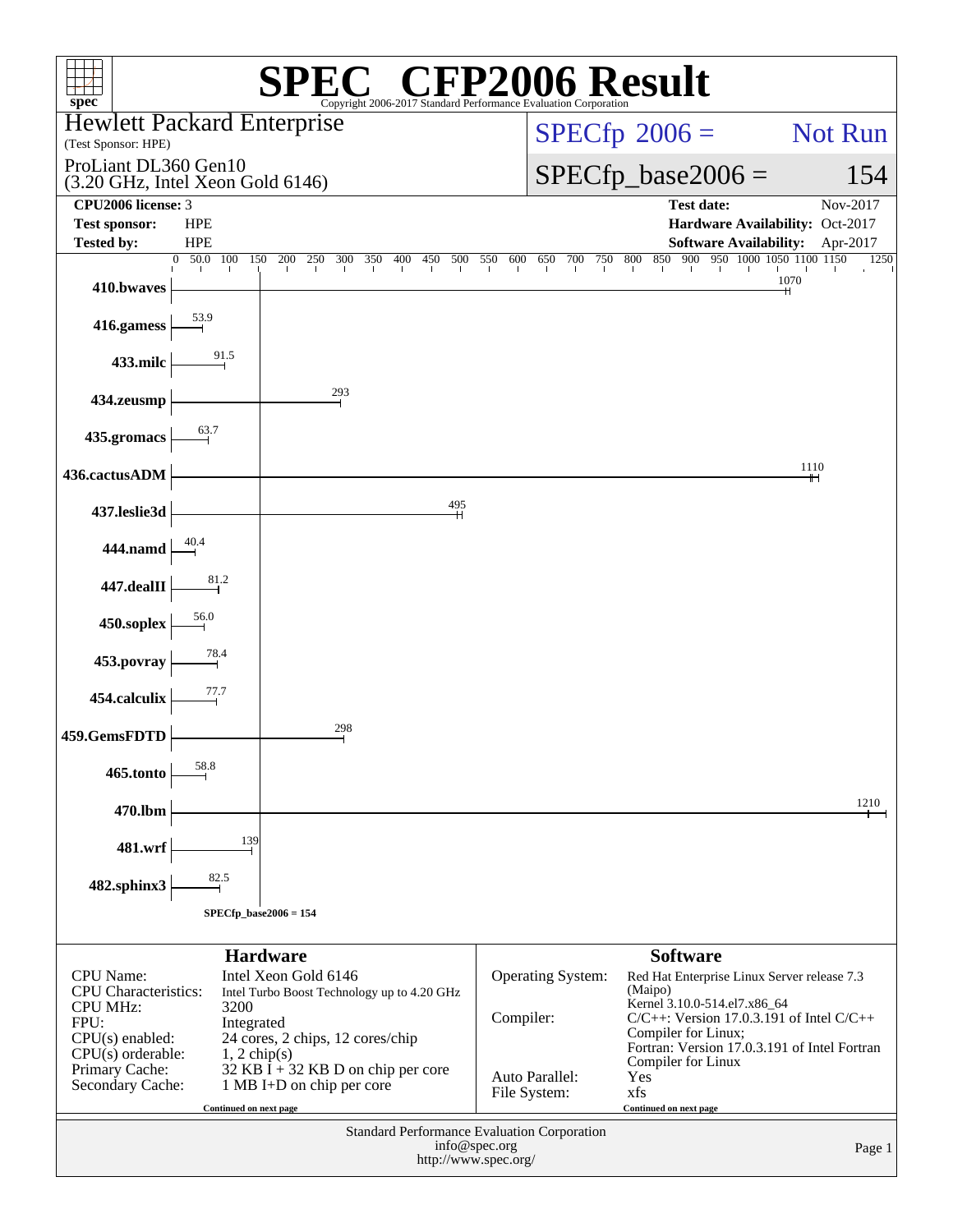

#### Hewlett Packard Enterprise

#### (Test Sponsor: HPE)

ProLiant DL360 Gen10

#### (3.20 GHz, Intel Xeon Gold 6146)

### $SPECfp2006 =$  Not Run

### $SPECfp\_base2006 = 154$

**[CPU2006 license:](http://www.spec.org/auto/cpu2006/Docs/result-fields.html#CPU2006license)** 3 **[Test date:](http://www.spec.org/auto/cpu2006/Docs/result-fields.html#Testdate)** Nov-2017 **[Test sponsor:](http://www.spec.org/auto/cpu2006/Docs/result-fields.html#Testsponsor)** HPE **[Hardware Availability:](http://www.spec.org/auto/cpu2006/Docs/result-fields.html#HardwareAvailability)** Oct-2017 **[Tested by:](http://www.spec.org/auto/cpu2006/Docs/result-fields.html#Testedby)** HPE **[Software Availability:](http://www.spec.org/auto/cpu2006/Docs/result-fields.html#SoftwareAvailability)** Apr-2017 [L3 Cache:](http://www.spec.org/auto/cpu2006/Docs/result-fields.html#L3Cache) 24.75 MB I+D on chip per chip<br>Other Cache: None [Other Cache:](http://www.spec.org/auto/cpu2006/Docs/result-fields.html#OtherCache) [Memory:](http://www.spec.org/auto/cpu2006/Docs/result-fields.html#Memory) 192 GB (24 x 8 GB 2Rx8 PC4-2666V-R) [Disk Subsystem:](http://www.spec.org/auto/cpu2006/Docs/result-fields.html#DiskSubsystem) 1 x 480 GB SATA SSD, RAID 0 [Other Hardware:](http://www.spec.org/auto/cpu2006/Docs/result-fields.html#OtherHardware) None [System State:](http://www.spec.org/auto/cpu2006/Docs/result-fields.html#SystemState) Run level 3 (multi-user)<br>Base Pointers: 64-bit [Base Pointers:](http://www.spec.org/auto/cpu2006/Docs/result-fields.html#BasePointers) [Peak Pointers:](http://www.spec.org/auto/cpu2006/Docs/result-fields.html#PeakPointers) Not Applicable [Other Software:](http://www.spec.org/auto/cpu2006/Docs/result-fields.html#OtherSoftware) None

| <b>Results Table</b> |                |              |                |       |                |             |                |              |                                                                                                          |              |                |              |
|----------------------|----------------|--------------|----------------|-------|----------------|-------------|----------------|--------------|----------------------------------------------------------------------------------------------------------|--------------|----------------|--------------|
|                      | <b>Base</b>    |              |                |       |                | <b>Peak</b> |                |              |                                                                                                          |              |                |              |
| <b>Benchmark</b>     | <b>Seconds</b> | <b>Ratio</b> | <b>Seconds</b> | Ratio | <b>Seconds</b> | Ratio       | <b>Seconds</b> | <b>Ratio</b> | <b>Seconds</b>                                                                                           | <b>Ratio</b> | <b>Seconds</b> | <b>Ratio</b> |
| 410.bwayes           | 12.7           | 1070         | 12.8           | 1060  | 12.7           | 1070        |                |              |                                                                                                          |              |                |              |
| 416.gamess           | 363            | 53.9         | 363            | 53.9  | 364            | 53.9        |                |              |                                                                                                          |              |                |              |
| $433$ .milc          | 100            | 91.5         | 101            | 91.2  | 99.4           | 92.4        |                |              |                                                                                                          |              |                |              |
| $434$ . zeusmp       | 31.0           | 293          | 31.1           | 293   | 31.1           | 293         |                |              |                                                                                                          |              |                |              |
| 435.gromacs          | <b>112</b>     | 63.7         | 112            | 63.7  | 112            | 63.6        |                |              |                                                                                                          |              |                |              |
| 436.cactusADM        | 10.8           | 1110         | 10.7           | 1120  | 10.8           | 1110        |                |              |                                                                                                          |              |                |              |
| 437.leslie3d         | 19.0           | 495          | 18.7           | 504   | 19.0           | 494         |                |              |                                                                                                          |              |                |              |
| 444.namd             | 198            | 40.4         | 199            | 40.4  | 199            | 40.4        |                |              |                                                                                                          |              |                |              |
| $447$ .dealII        | 141            | 81.2         | 142            | 80.7  | 141            | 81.3        |                |              |                                                                                                          |              |                |              |
| $450$ .soplex        | 148            | 56.2         | 149            | 56.0  | 149            | 55.8        |                |              |                                                                                                          |              |                |              |
| 453.povray           | 67.8           | 78.4         | 68.0           | 78.3  | 67.8           | 78.5        |                |              |                                                                                                          |              |                |              |
| 454.calculix         | 106            | 78.0         | 106            | 77.6  | 106            | 77.7        |                |              |                                                                                                          |              |                |              |
| 459.GemsFDTD         | 35.6           | 298          | 35.5           | 298   | 35.6           | 298         |                |              |                                                                                                          |              |                |              |
| $465$ .tonto         | 168            | 58.7         | 167            | 58.8  | 167            | 58.8        |                |              |                                                                                                          |              |                |              |
| 470.1bm              | 11.4           | 1210         | 11.4           | 1210  | 11.1           | 1240        |                |              |                                                                                                          |              |                |              |
| 481.wrf              | 80.2           | 139          | 80.6           | 139   | 80.4           | 139         |                |              |                                                                                                          |              |                |              |
| $482$ .sphinx $3$    | 236            | 82.5         | 236            | 82.5  | 233            | 83.6        |                |              |                                                                                                          |              |                |              |
|                      |                |              |                |       |                |             |                |              | Results appear in the order in which they were run. Bold underlined text indicates a median measurement. |              |                |              |

### **[Operating System Notes](http://www.spec.org/auto/cpu2006/Docs/result-fields.html#OperatingSystemNotes)**

 Stack size set to unlimited using "ulimit -s unlimited" Transparent Huge Pages enabled by default Filesystem page cache cleared with: shell invocation of 'sync; echo 3 > /proc/sys/vm/drop\_caches' prior to run IRQ balance service was stop using "service irqbalance stop" Tuned-adm profile was set to Throughtput-Performance

### **[Platform Notes](http://www.spec.org/auto/cpu2006/Docs/result-fields.html#PlatformNotes)**

BIOS Configuration: Intel Hyperthreading set to Disabled Thermal Configuration set to Maximum Cooling LLC Prefetch set to Enabled LLC Dead Line Allocation set to Disabled Continued on next page

> Standard Performance Evaluation Corporation [info@spec.org](mailto:info@spec.org) <http://www.spec.org/>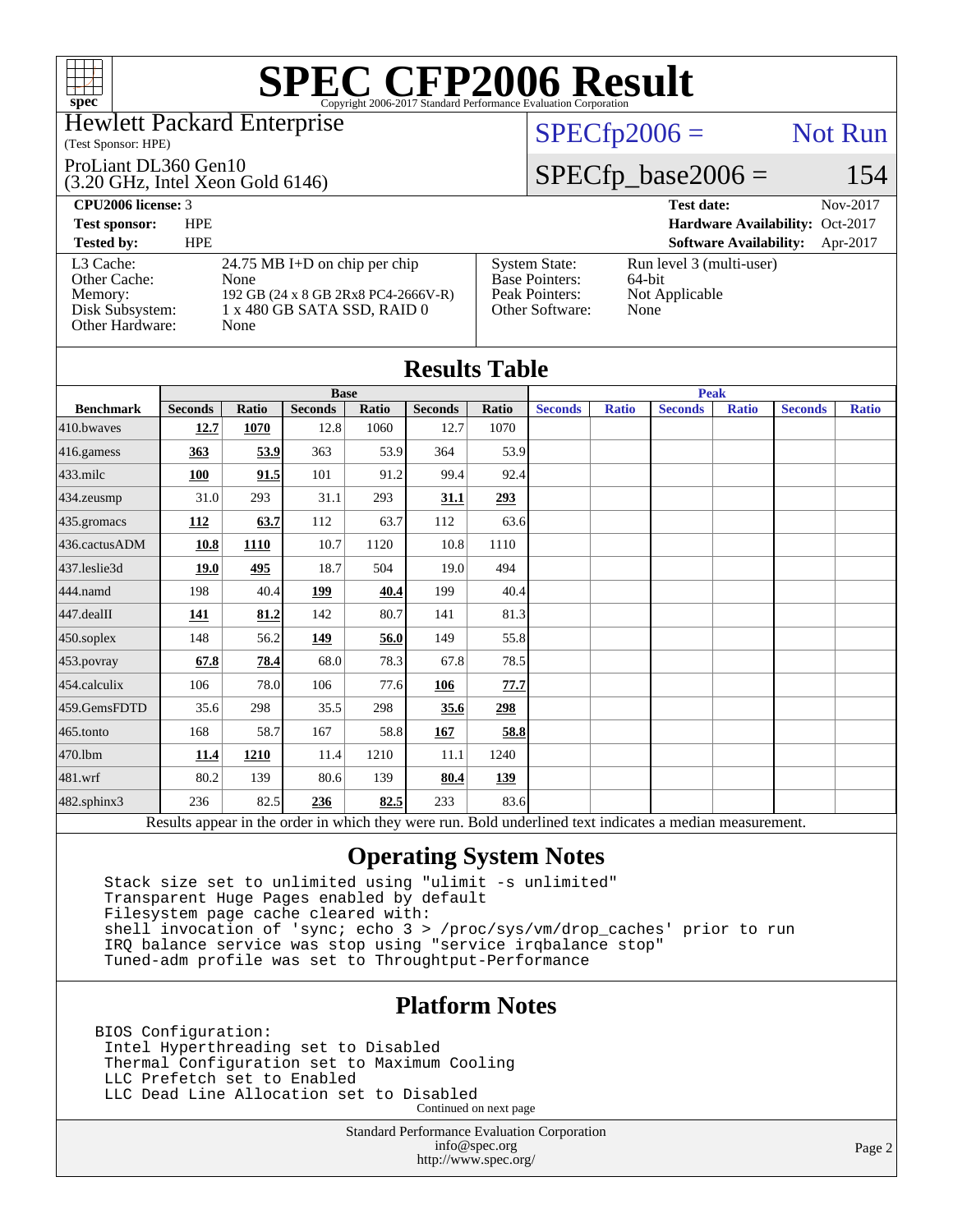

Hewlett Packard Enterprise

(Test Sponsor: HPE)

 $SPECfp2006 =$  Not Run

ProLiant DL360 Gen10

(3.20 GHz, Intel Xeon Gold 6146)

 $SPECTp\_base2006 = 154$ 

**[CPU2006 license:](http://www.spec.org/auto/cpu2006/Docs/result-fields.html#CPU2006license)** 3 **[Test date:](http://www.spec.org/auto/cpu2006/Docs/result-fields.html#Testdate)** Nov-2017 **[Test sponsor:](http://www.spec.org/auto/cpu2006/Docs/result-fields.html#Testsponsor)** HPE **[Hardware Availability:](http://www.spec.org/auto/cpu2006/Docs/result-fields.html#HardwareAvailability)** Oct-2017 **[Tested by:](http://www.spec.org/auto/cpu2006/Docs/result-fields.html#Testedby)** HPE **[Software Availability:](http://www.spec.org/auto/cpu2006/Docs/result-fields.html#SoftwareAvailability)** Apr-2017

#### **[Platform Notes \(Continued\)](http://www.spec.org/auto/cpu2006/Docs/result-fields.html#PlatformNotes)**

Standard Performance Evaluation Corporation [info@spec.org](mailto:info@spec.org) <http://www.spec.org/> Page 3 Memory Patrol Scrubbing set to Disabled Workload Profile set to General Peak Frequency Compute Energy/Performance Bias set to Maximum Performance Workload Profile set to Custom NUMA Group Size Optimization set to Flat Sysinfo program /home/specuser/cpu2006/config/sysinfo.rev6993 Revision 6993 of 2015-11-06 (b5e8d4b4eb51ed28d7f98696cbe290c1) running on dl360Gen10rhel73Unit2 Sat Nov 11 22:57:00 2017 This section contains SUT (System Under Test) info as seen by some common utilities. To remove or add to this section, see: <http://www.spec.org/cpu2006/Docs/config.html#sysinfo> From /proc/cpuinfo model name : Intel(R) Xeon(R) Gold 6146 CPU @ 3.20GHz 2 "physical id"s (chips) 24 "processors" cores, siblings (Caution: counting these is hw and system dependent. The following excerpts from /proc/cpuinfo might not be reliable. Use with caution.) cpu cores : 12 siblings : 12 physical 0: cores 0 1 2 3 4 8 9 11 17 18 19 20 physical 1: cores 0 1 2 3 8 9 10 11 18 19 24 27 cache size : 25344 KB From /proc/meminfo<br>MemTotal: 197573264 kB MemTotal: HugePages\_Total: 0 Hugepagesize: 2048 kB From /etc/\*release\* /etc/\*version\* os-release: NAME="Red Hat Enterprise Linux Server" VERSION="7.3 (Maipo)" ID="rhel" ID\_LIKE="fedora" VERSION\_ID="7.3" PRETTY\_NAME="Red Hat Enterprise Linux Server 7.3 (Maipo)" ANSI\_COLOR="0;31" CPE\_NAME="cpe:/o:redhat:enterprise\_linux:7.3:GA:server" redhat-release: Red Hat Enterprise Linux Server release 7.3 (Maipo) system-release: Red Hat Enterprise Linux Server release 7.3 (Maipo) system-release-cpe: cpe:/o:redhat:enterprise\_linux:7.3:ga:server uname -a: Linux dl360Gen10rhel73Unit2 3.10.0-514.el7.x86\_64 #1 SMP Wed Oct 19 11:24:13 EDT 2016 x86\_64 x86\_64 x86\_64 GNU/Linux run-level 3 Nov 11 22:49 SPEC is set to: /home/specuser/cpu2006 Continued on next page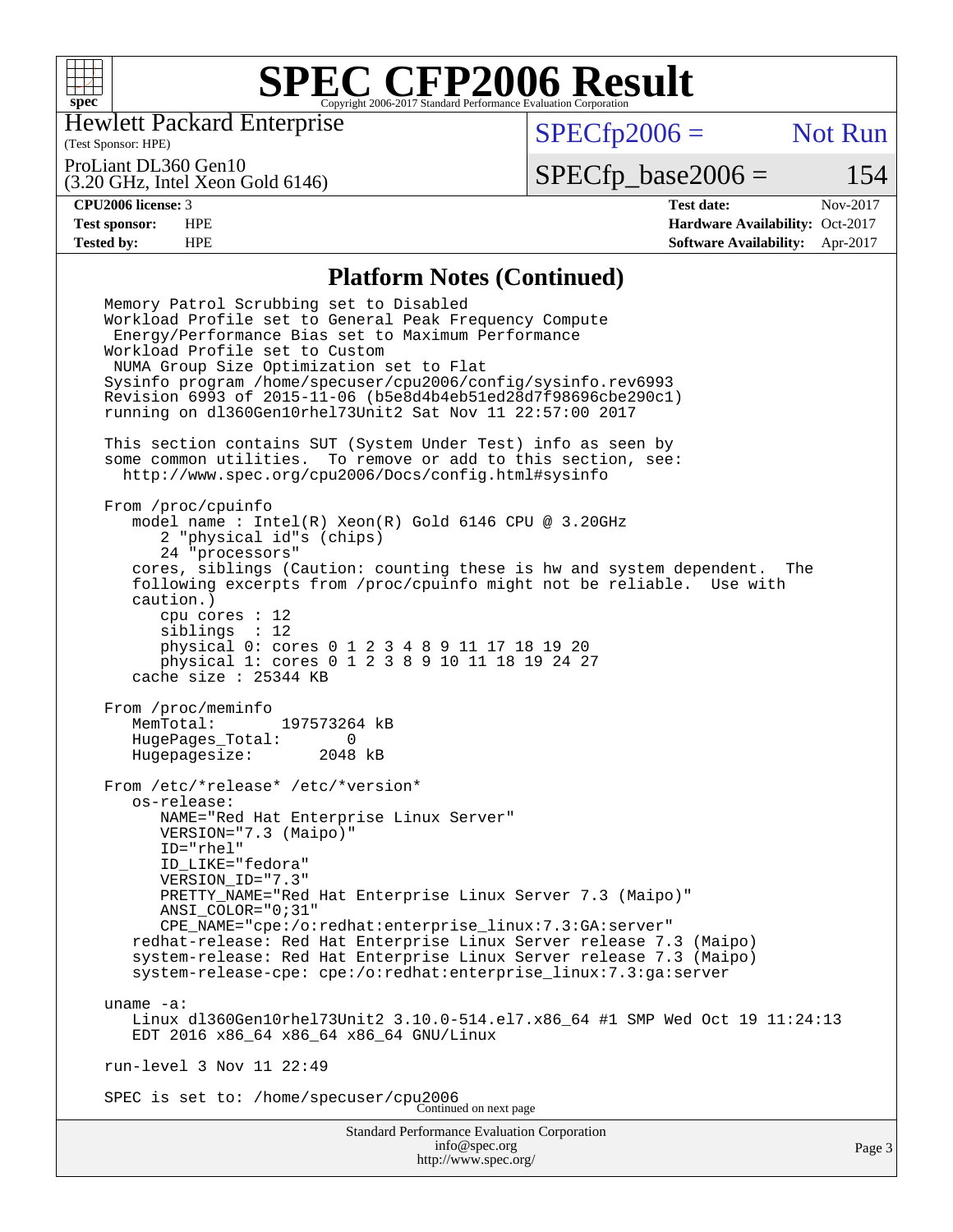

Hewlett Packard Enterprise

(3.20 GHz, Intel Xeon Gold 6146)

(Test Sponsor: HPE)

 $SPECTp2006 =$  Not Run

ProLiant DL360 Gen10

 $SPECfp\_base2006 = 154$ 

**[CPU2006 license:](http://www.spec.org/auto/cpu2006/Docs/result-fields.html#CPU2006license)** 3 **[Test date:](http://www.spec.org/auto/cpu2006/Docs/result-fields.html#Testdate)** Nov-2017 **[Test sponsor:](http://www.spec.org/auto/cpu2006/Docs/result-fields.html#Testsponsor)** HPE **[Hardware Availability:](http://www.spec.org/auto/cpu2006/Docs/result-fields.html#HardwareAvailability)** Oct-2017 **[Tested by:](http://www.spec.org/auto/cpu2006/Docs/result-fields.html#Testedby)** HPE **[Software Availability:](http://www.spec.org/auto/cpu2006/Docs/result-fields.html#SoftwareAvailability)** Apr-2017

#### **[Platform Notes \(Continued\)](http://www.spec.org/auto/cpu2006/Docs/result-fields.html#PlatformNotes)**

Filesystem Type Size Used Avail Use% Mounted on<br>
/dev/mapper/rhel-home xfs 392G 36G 357G 10% /home  $/$ dev/mapper/rhel-home  $xf s$ Additional information from dmidecode:

 Warning: Use caution when you interpret this section. The 'dmidecode' program reads system data which is "intended to allow hardware to be accurately determined", but the intent may not be met, as there are frequent changes to hardware, firmware, and the "DMTF SMBIOS" standard.

 BIOS HPE U32 09/29/2017 Memory: 24x UNKNOWN NOT AVAILABLE 8 GB 2 rank 2666 MHz

(End of data from sysinfo program)

#### **[General Notes](http://www.spec.org/auto/cpu2006/Docs/result-fields.html#GeneralNotes)**

Environment variables set by runspec before the start of the run: KMP\_AFFINITY = "granularity=core,compact" LD\_LIBRARY\_PATH = "/home/specuser/cpu2006/lib/ia32:/home/specuser/cpu2006/lib/intel64:/home/specuser/cpu2006/sh10.2" OMP\_NUM\_THREADS = "24"

 Binaries compiled on a system with 1x Intel Core i7-4790 CPU + 32GB RAM memory using Redhat Enterprise Linux 7.2

## **[Base Compiler Invocation](http://www.spec.org/auto/cpu2006/Docs/result-fields.html#BaseCompilerInvocation)**

[C benchmarks](http://www.spec.org/auto/cpu2006/Docs/result-fields.html#Cbenchmarks): [icc -m64](http://www.spec.org/cpu2006/results/res2017q4/cpu2006-20171114-50628.flags.html#user_CCbase_intel_icc_64bit_bda6cc9af1fdbb0edc3795bac97ada53)

[C++ benchmarks:](http://www.spec.org/auto/cpu2006/Docs/result-fields.html#CXXbenchmarks) [icpc -m64](http://www.spec.org/cpu2006/results/res2017q4/cpu2006-20171114-50628.flags.html#user_CXXbase_intel_icpc_64bit_fc66a5337ce925472a5c54ad6a0de310)

[Fortran benchmarks](http://www.spec.org/auto/cpu2006/Docs/result-fields.html#Fortranbenchmarks): [ifort -m64](http://www.spec.org/cpu2006/results/res2017q4/cpu2006-20171114-50628.flags.html#user_FCbase_intel_ifort_64bit_ee9d0fb25645d0210d97eb0527dcc06e)

[Benchmarks using both Fortran and C](http://www.spec.org/auto/cpu2006/Docs/result-fields.html#BenchmarksusingbothFortranandC): [icc -m64](http://www.spec.org/cpu2006/results/res2017q4/cpu2006-20171114-50628.flags.html#user_CC_FCbase_intel_icc_64bit_bda6cc9af1fdbb0edc3795bac97ada53) [ifort -m64](http://www.spec.org/cpu2006/results/res2017q4/cpu2006-20171114-50628.flags.html#user_CC_FCbase_intel_ifort_64bit_ee9d0fb25645d0210d97eb0527dcc06e)

## **[Base Portability Flags](http://www.spec.org/auto/cpu2006/Docs/result-fields.html#BasePortabilityFlags)**

 410.bwaves: [-DSPEC\\_CPU\\_LP64](http://www.spec.org/cpu2006/results/res2017q4/cpu2006-20171114-50628.flags.html#suite_basePORTABILITY410_bwaves_DSPEC_CPU_LP64) 416.gamess: [-DSPEC\\_CPU\\_LP64](http://www.spec.org/cpu2006/results/res2017q4/cpu2006-20171114-50628.flags.html#suite_basePORTABILITY416_gamess_DSPEC_CPU_LP64) 433.milc: [-DSPEC\\_CPU\\_LP64](http://www.spec.org/cpu2006/results/res2017q4/cpu2006-20171114-50628.flags.html#suite_basePORTABILITY433_milc_DSPEC_CPU_LP64) 434.zeusmp: [-DSPEC\\_CPU\\_LP64](http://www.spec.org/cpu2006/results/res2017q4/cpu2006-20171114-50628.flags.html#suite_basePORTABILITY434_zeusmp_DSPEC_CPU_LP64) 435.gromacs: [-DSPEC\\_CPU\\_LP64](http://www.spec.org/cpu2006/results/res2017q4/cpu2006-20171114-50628.flags.html#suite_basePORTABILITY435_gromacs_DSPEC_CPU_LP64) [-nofor\\_main](http://www.spec.org/cpu2006/results/res2017q4/cpu2006-20171114-50628.flags.html#user_baseLDPORTABILITY435_gromacs_f-nofor_main)

Continued on next page

Standard Performance Evaluation Corporation [info@spec.org](mailto:info@spec.org) <http://www.spec.org/>